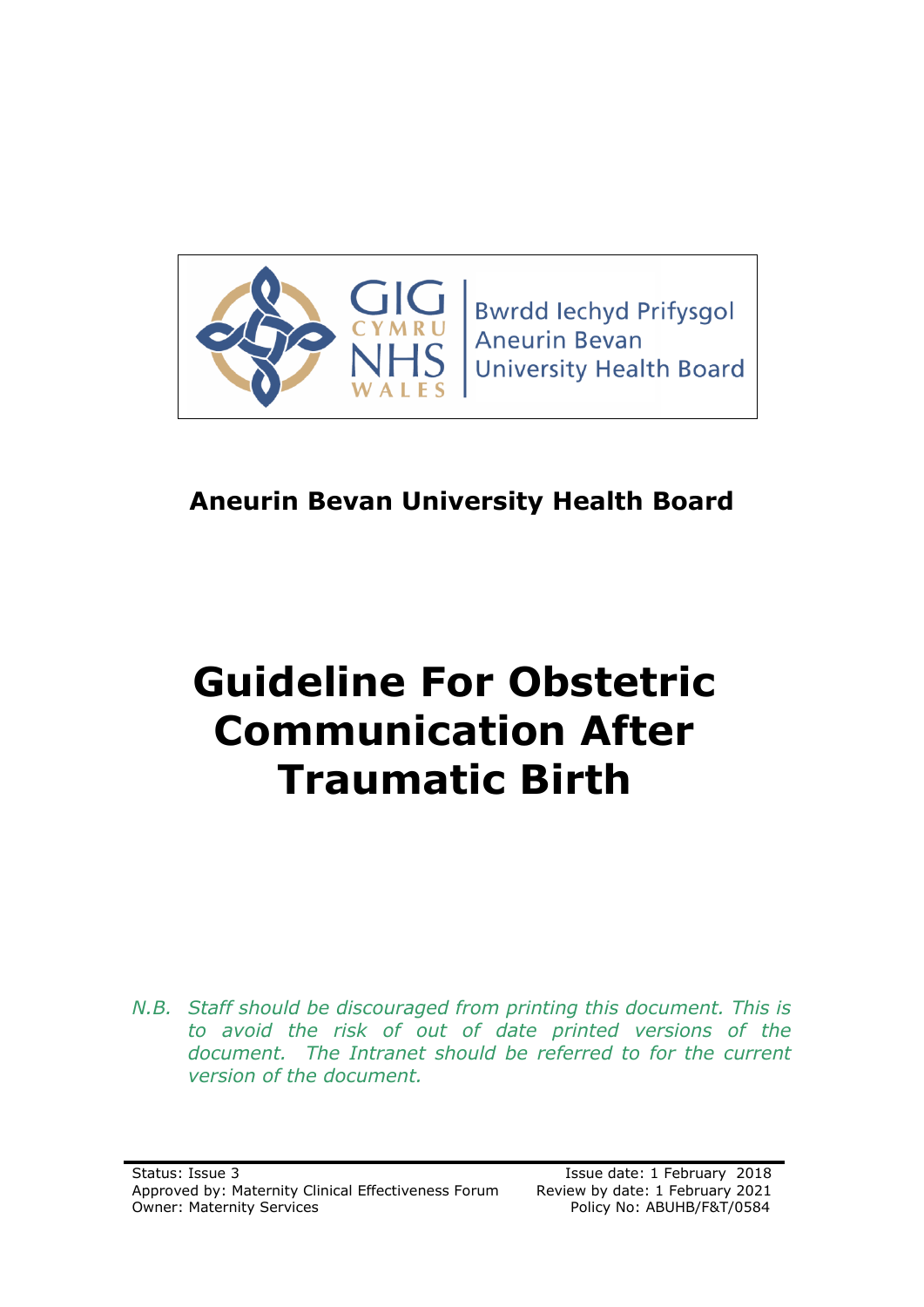#### **Contents:**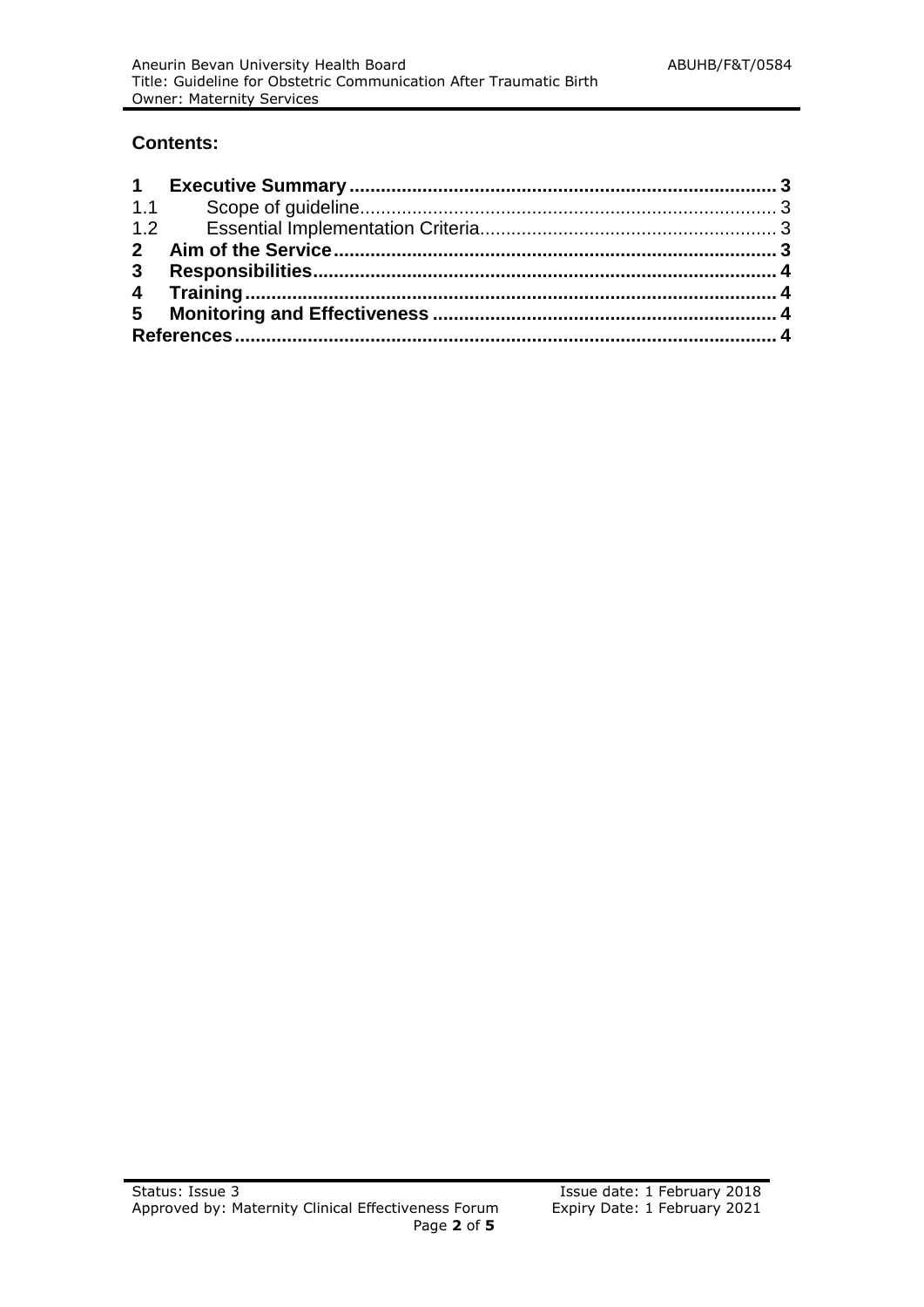## **1 Executive Summary**

This document is a procedure designed to support safe and effective obstetric practice.

Women should be offered the opportunity to discuss complex birth events with an appropriately trained practitioner.

#### **1.1 Scope of guideline**

This guideline applies to all clinicians working within maternity services.

## **1.2 Essential Implementation Criteria**

A discussion surround birth events should be offered prior to discharge from hospital for the following group of women:

- Delivery resulting in emergency caesarean section
- Difficult instrumental delivery
- Third/ Fourth degree tears
- Obstetric emergency- postpartum haemorrhage, shoulder dystocia, eclampsia, cord prolapse, maternal collapse
- Intrauterine death/ Still birth/ Neonatal death
- Baby admitted to neonatal unit due to intrapartum asphyxia
- Unexpected return to theatre
- Women who perceive their birth as traumatic

Auditable standards are stated where appropriate

# **2 Aim of the Service**

- To provide clear information about delivery events
- To justify why procedure indicated
- Arrange follow up if needed (community or hospital). For more complex cases a 6 week follow up should be organised with the consultant.
- Allay anxiety about future pregnancies and discuss vaginal birth after caesarean section
- Reduce post delivery trauma and depression
- Ensure effective communication between primary and secondary care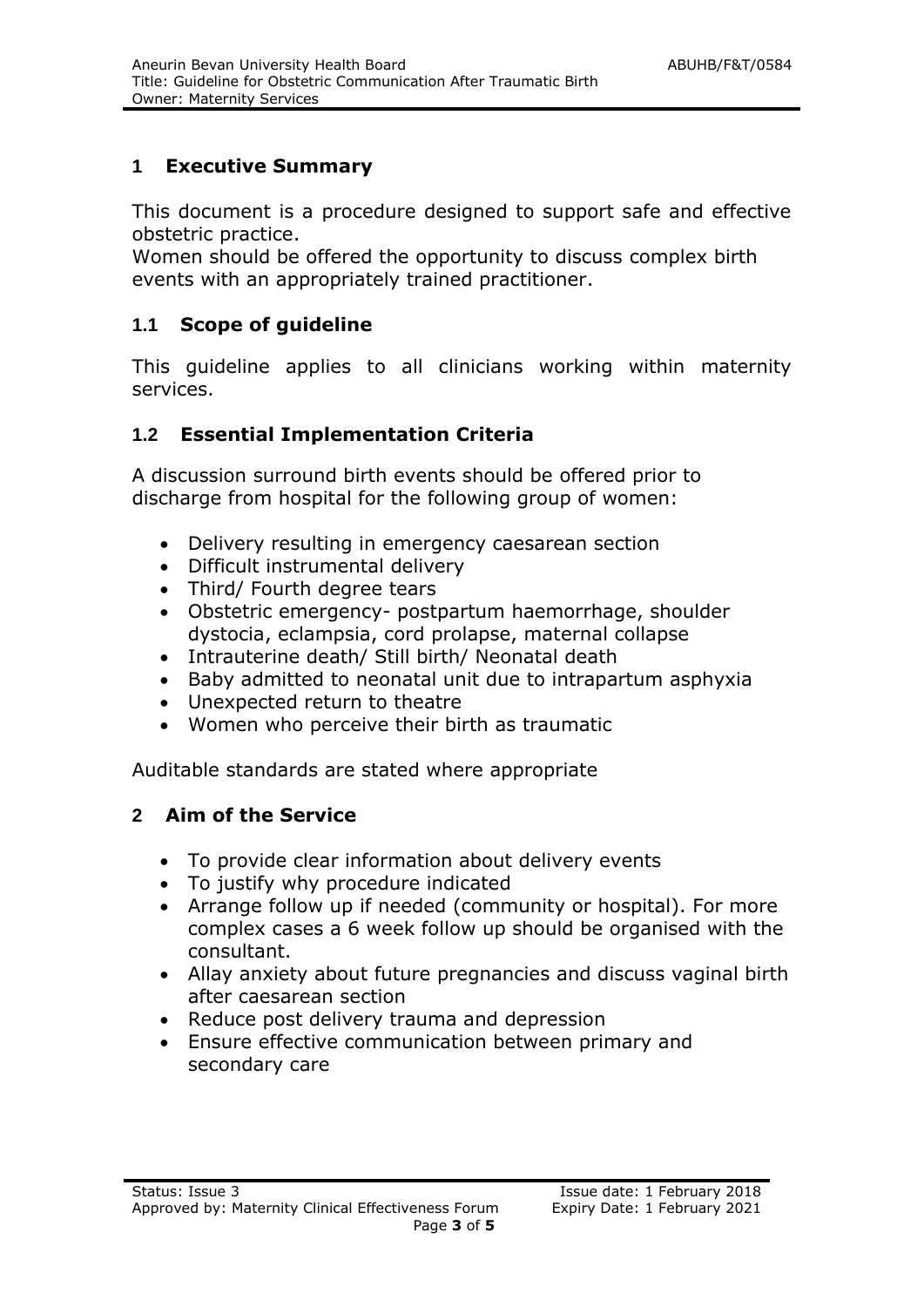# **3 Responsibilities**

The Maternity/ Obstetric Staff/ Midwife

- The obstetrician needs to discuss with the woman birth events at the end of the shift or the following day.
- If the involved doctor is off the next day, this can be completed by the on call team.
- Ensure that the birth discussion is done in a quiet and private environment and document the discussion in the notes

## **4 Training**

Staff are expected to access appropriate training where provided. Training needs will be identified through appraisal and clinical supervision.

#### **5 Monitoring and Effectiveness**

- Local service Improvement Plan will guide monitoring and effectiveness
- Performance outcomes will be reviewed through clinical audit and clinical risk management systems

*This policy has undergone an equality impact assessment screening process using the toolkit designed by the NHS Centre Equality & Human Rights. Details of the screening process for this policy are available from the policy owner.*

#### **References:**

Postnatal Care. National Institute for Health and Clinical Excellance; Clinical guidelines 37. July 2006.

Turton, P. et al (2001) Incidence, Correlates and Predictors of Post-Traumatic Stress Disorder in the Pregnancy After Stillbirth. *The British Journal of Psychiatry*. 178: 556-560

Post traumatic stress disorder following pre eclampsia and HELLP syndrome J Psychosom Obstet Gynaecol 2004 Sept – Dec 25 (3-4) 183-7